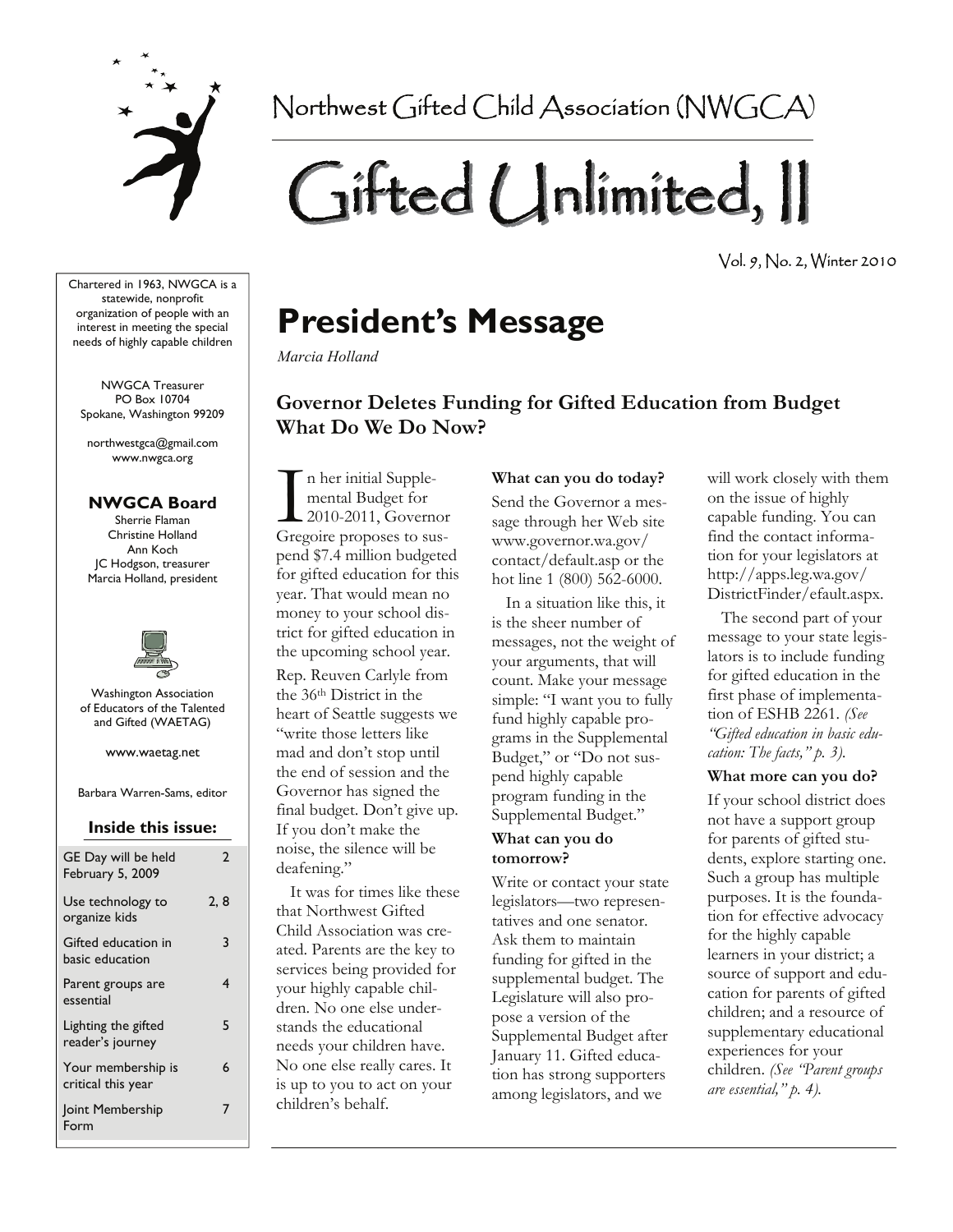

Winter 2010

# **GE Day will be held February 5, 2010**

## **Pre-registration required this year**

*Why do we need Gifted Education Day now that reform legislation has passed? Because our work is not yet done.* 

The Legislature assigned a number of work groups to craft the reform details of the Basic Education Act. The Funding Formula Technical Work Group (FFTWG) and the Quality Education Council (QEC) will be presenting their recommendations to the Legislature in December and January. The Legislature will then need to enact these recommendations into statute in the upcoming legislative session.

 Parents and educators of gifted students will need to update legislators during the legislative session on the need to fund the highly capable section of the new Basic Education Act in the first implementation phase.

 The Washington Coalition for Gifted Education (WCGE) will continue to keep an eye on the work of the FFTWG and QEC and will be prepared to advocate on behalf of gifted students in the upcoming legislative session. We will not be able to determine our main focus until after the session starts on January 11,

2010, when we will find out which bills are introduced.

 $\breve{\mathbf{z}}$ 

 This makes planning for the specifics of Gifted Education Day a bit difficult. What is clear, however, is that **we will need as many people as possible in Olympia on February 5, 2010, who are prepared to talk to legislators about the needs of gifted students.** Please join us there.

 To use the Columbia Room, we must ask you to pre-register. You can do this with the Coalition at wagifted @earthlink.net. You must pre-register to receive Coalition materials.

## **Use technology to organize kids**

*By Susan Goodkin* 

W hen it comes to organizing<br>today's young students,<br>try to fit all students into one boy. For today's young students, try to fit all students into one box. For example, students generally come home from their first day of middle school with new planners in hand and strict instructions to record all their assignments in it every day.

 As many frustrated parents have learned, however, making every child use a planner as their primary organizational tool simply doesn't work in practice. For many students particularly young boys—writing down their assignments in tiny boxes, for up to six different classes, is torturous.

 Additionally, for the planner to be effective, not only do students have to accurately record the assignments in the brief time between classes, but

then they have to remember to review their scribbles. As one of my young clients earnestly informed me, "Oh, the planner works for me—I just forget to look at it."

 If we want to improve our children's organization skills, we need to consider tools many kids are more comfortable with—and more likely to use—than planners.

 Take cell phones, for example. When teachers write assignments on the board, a click of the cell phone camera will record the homework accurately and instantaneously. Students can also text message the assignment to their mom or dad. (I know, to many adults it seems just as easy to write down the assignment as to text it, but texting seems easier to kids.)

 If homework is assigned verbally, students can use their cell phones, and

some iPods, to record their teachers' instructions. You can also channel your child's inner James Bond and get cool spyware gadgets such as a recording pen. For example, check out www.spy-tronix.com/mp3playerpen recorder.html. *Of course, students need to get the teacher's permission before recording*.

 Parents must also understand that teachers already have their hands full policing the use of cell phones and iPods. Students who don't limit their in-class use of these devices to recording assignments should lose the privilege of doing so—so back to the planner.

 However students initially record assignments, they still need to review them. Rather than trying to get kids to haul out their planners to check their assignments every day, why not make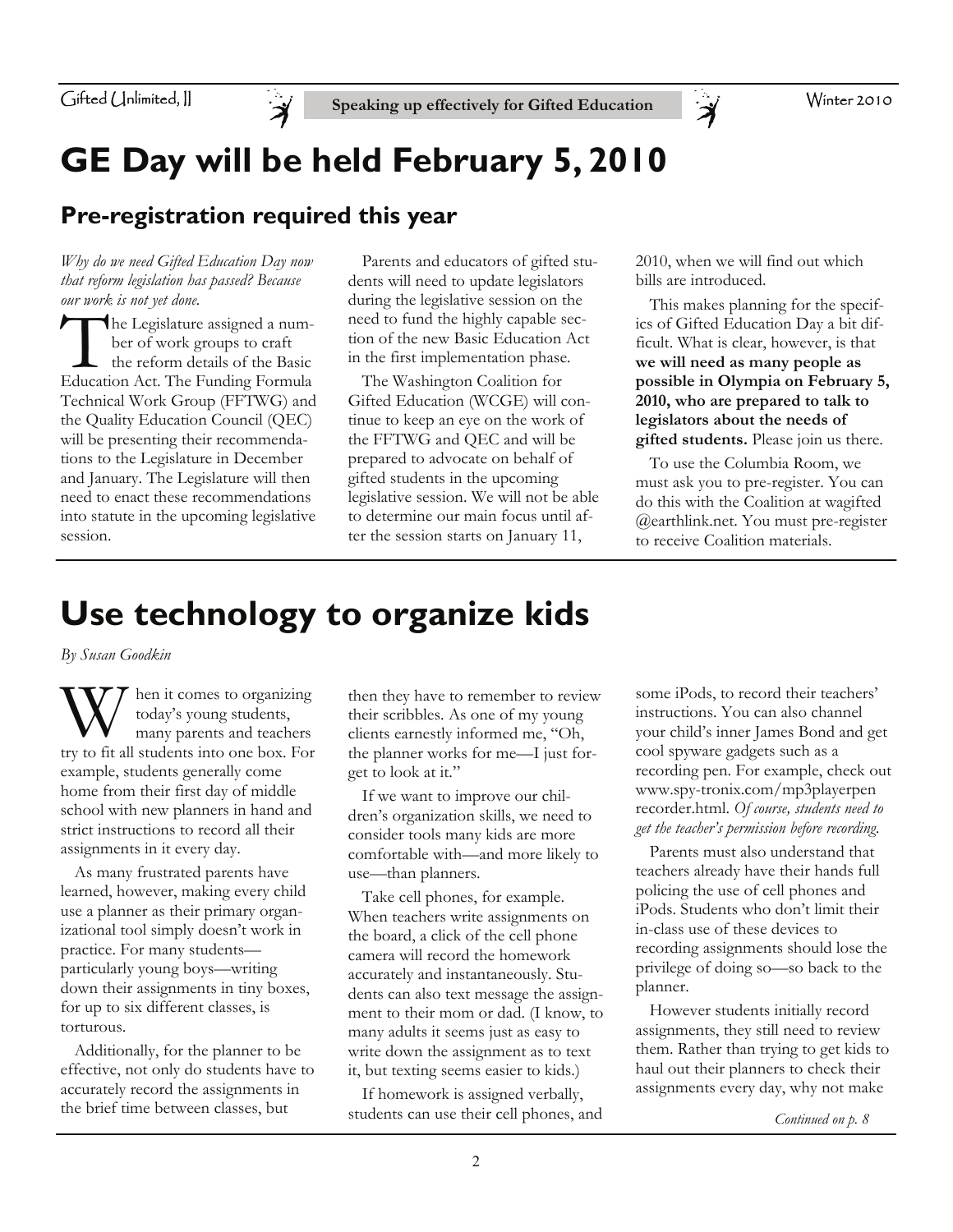

Winter 2010

# **Gifted education in basic education: The facts**

For the first time in the history<br>of gifted education in Wash-<br>ington, gifted and talented pro<br>grams will be part of basic education of gifted education in Washington, gifted and talented programs will be part of basic education funding. At the urging of the Washington Coalition for Gifted Education (WCGE), Northwest Gifted Child Association (NWGCA), and Washington Association of Educators of Gifted and Talented (WAETAG), supportive legislators have been unrelenting in their pursuit of including gifted education in ESHB 2261, the Basic Education Act.

 While much is yet unknown about how this funding is going to work, here are the facts that we can pass on to you at this time. We also know that legislators are counting on wellinformed parents of gifted to be powerful advocates for gifted programming within their local districts.

FACT ONE. Work groups are developing the reform. The Funding Formula Technical Work Group (FFTWG) and Quality Education Council (QEC) will be presenting recommendations to the legislature in December and January. The legislature will then need to enact these recommendations into statute.

**FACT TWO.** Preliminary recommendations adopted by QEC call for including highly capable programs as a part of basic education to be implemented in the first wave of reform, beginning September 2011.

**FACT THREE.** Under ESHB 2261, highly capable programs must be provided and funded as part of the general education program of school districts. In other words, classroom space, teachers, facility costs, and curriculum should come out of the basic education allocation.

 The basic education amount, however, is only an *allocation*. No district is

required to provide any specific structure for the delivery of educationservices. Districts will determine which services to offer and how much to spend on them.

 *So, as a part of basic education, districts must provide appropriate services and programs for identified highly capable students in a manner designed by the districts in response to their local needs***.**

**FACT FOUR.** Highly capable programs have additional costs notcovered by the basic education allocation. Identification and advanced curriculum are the two most obvious costs. The legislation provides for categorical funding for these expenses. "Categorical funds" means funds that must be spent on the designated program and students may not be diverted into any other service or program.

 Currently, districts apply for these funds. In the last year for which we have data, only 216 of the state's 295 districts applied for the funds. Under the reform legislation, all 295 districts can receive highly capable categorical funds based on 2.314 percent of fulltime enrollment. This is the percentage currently funded; the FFTWG recommends that an increase in the percentage be studied as it believes this percentage is too low to cover all gifted students.

**FACT FIVE.** The current funding formula is simple. The amount of funding equals \$401.08 times 2.314 percent of FTE. **FY 2010 funding is in jeopardy because the Governor has removed gifted education funding from the supplemental budget.**

 This formula will be replaced by a new calculation. The values in the calculation are mostly unknown. The FFTWG has suggested budget language which calls for enhanced categorical funding for 2.314 percent of a school district's total student FTE that includes:

Ă

A. Instructional time of 2.196 hours per week in *extra* instruction with 15 highly capable students per teacher

B. An enhanced maintenance, supplies and operating cost allocation (MSOC)

C. An allocation for administrative costs associated with the highly capable program

 This formula provides an allocation dollar amount but does not require any specific expenditures. Those things are left to the discretion of the district.

 In addition, the legislation proposes a hold harmless clause for districts whose funding by these formulas is less than the amount appropriated in 2010-2011. This means funding will be no less than currently received.

 The values for the extra instructional time, administrative costs, and MSOC are unknown. These will be determined by the amount the legislature allocates for these items as part of the basic education allocation. MSOC includes technology, curriculum, other supplies and library materials, professional development, utilities and insurance, central office and security, and facilities maintenance.

**FACT SIX.** So how much funding will there be for highly capable programs under the reform legislation? We know that districts will be expected to provide appropriate services to identified highly capable students *out of their basic education allocation.* We do not know—and I doubt anyone knows—what the categorical enhancement for highly capable will be beginning in September 2011.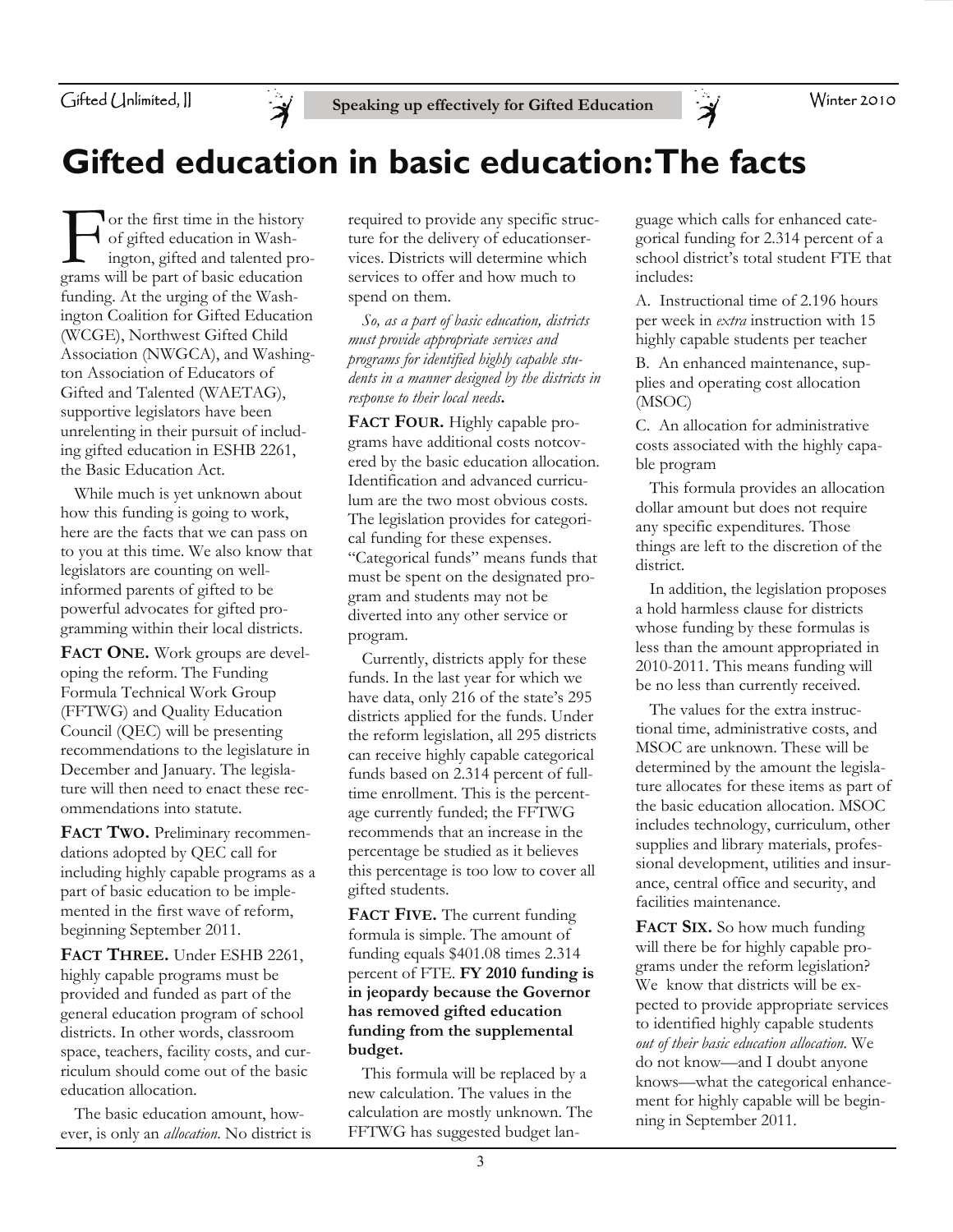Winter 2010

## **Parent support groups are essential**

*"Gifted children need strong, responsible advocates, and parent groups can make a difference. It takes persistence of large groups of parents to assure that provisions for gifted children are kept firmly in place. Parents of children who are gifted need opportunities to share parenting experiences with each other, and parent groups can provide a place where that can happen."* 

 *Linda Kreger Silverman, "How Parents Can Support Gifted Children," ERIC Digest #E515*

**M** ost of us would agree that<br>having the opportunity to<br>of gifted children would be helpful as having the opportunity to interact with other parents of gifted children would be helpful as we navigate the parenting maze. Now for the \$65,000 question: How does one go about forming a parent group if one doesn't exist in your area? While there is no magic formula that will work in all instances, I will try to share some tips and ideas that I have used or seen work in various groups around the state.

 Several of the groups that I am familiar with started because of a crisis in their district. This motivates parents to protect programs or perhaps a particular teacher, but it doesn't always morph into a sustainable parent group once the emergency is over. It also can leave a lingering negative view of the group.

 In my opinion a better way to start is before there is a threat to programming. Looked at in this way, the parent group is a positive force that can work hand in hand with district administrators and staff to build, maintain, and support gifted programs while educating parents on their role in their child's life.

 There are five main things to consider as you begin the process of starting a parent group:

### **FINDING YOUR FRIENDS**

Start by finding other parents. Seek parents who can set aside their own interests to look at forming a group to support **all** parents of gifted children in your district. Consider meeting for coffee at a local restaurant or gathering at the library or your school. This could be a simple getting to know each other meeting, or you could offer a speaker or videotaped presentation to facilitate discussion. Ideas could be solicited from the assembled parents regarding the direction of a new parent group. From this gathering, a small committee can explore how to start building a parent group.

### **SEEKING SUPPORTERS**

Start by talking with your superintendent, gifted coordinator, principals, teachers and counselors. Find out where your supporters are and gently question to see how they would want to help you, for example, you'll need meeting space, speakers, access to a copy machine, etc. Build a team of supporters. Reinforce that you intend to work with them to educate parents about parenting gifted children. Savvy administrators understand that parents can raise money, talk with legislators, and bring business partnerships to schools.

### **IDENTIFYING CHALLENGES**

Consider what challenges and roadblocks you'll face. Look to your supporters for ideas on how to overcome them. These could include meeting space, insurance, distribution of meeting notices, and funding. You need to know where you are going before you take off. Will your mission be to support and educate parents, raise money for programs, or provide enrichments? Do you want to sponsor academic competitions or activities for families? Use the input gathered from the initial meeting with parents to shape a purpose statement and begin to share it with parents and supporters. Start small and build upon your successes.

### **RAISING MONEY**

 $\breve{\mathcal{A}}$ 

How your group obtains funds will depend in large part upon your demographics. Some groups have a membership fee and others depend upon donations. Some do fund raising much like a PTA so that they can use it to support their gifted programs. Evaluate your mission statement and then decide on your financial needs and potential fund-raising avenues. The next question will be who will handle the money? Will you need to complete the paperwork to become your own nonprofit organization or can you work through your local PTA or school district?

 Once these things are in place, you can start planning what your group will be able to offer to parents and families.

 Next time I'll talk about various program ideas and activities for parent groups. To exchange further ideas, email Ann Koch at northwestgca@gmail.com.

*—Ann Koch, NWGCA board member*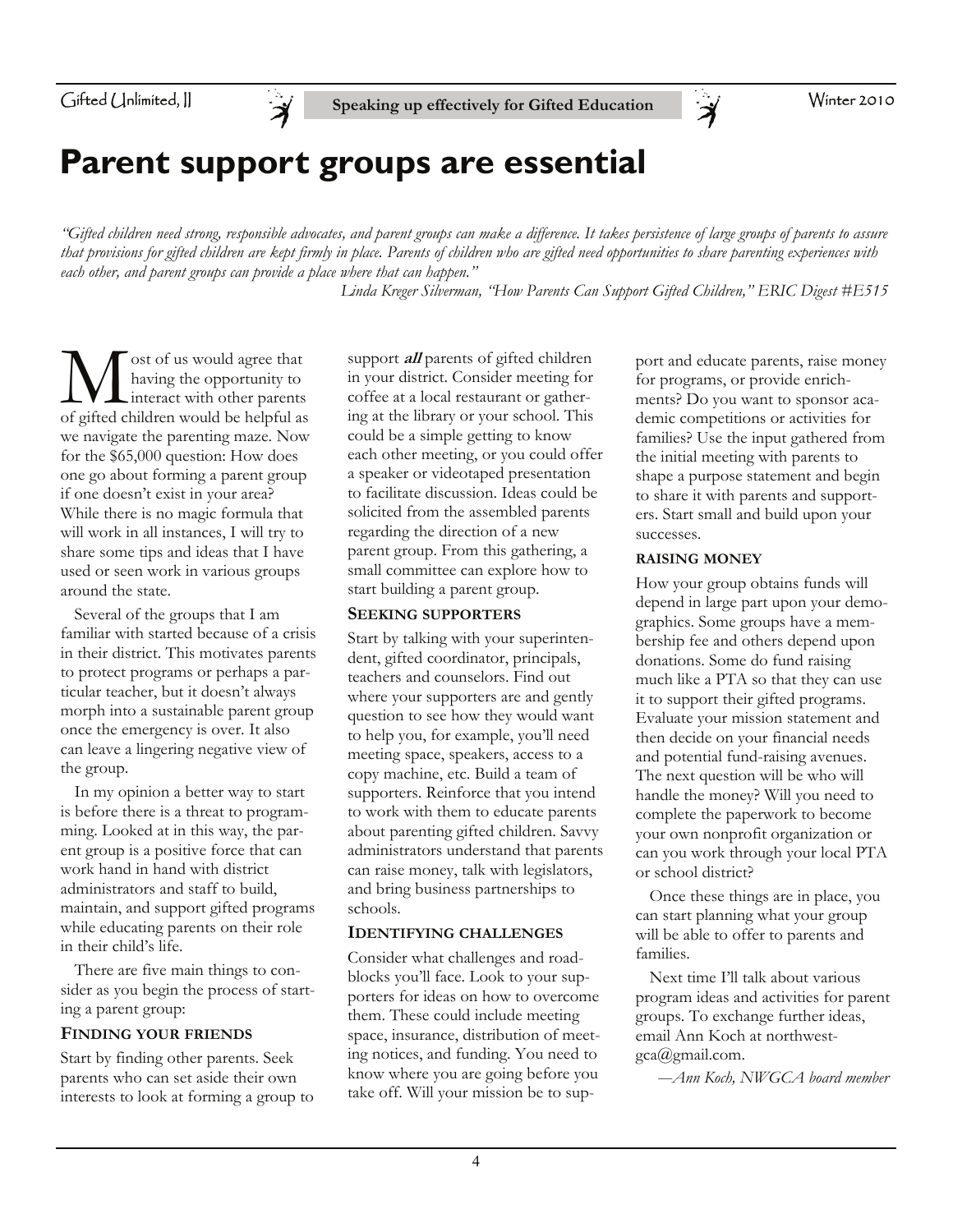

*Aliterate gifted readers (those who can read but choose not to) are an emerging phenomenon.* 

## **Lighting the gifted reader's journey: The parentlibrarian partnership**

*By Debbie Abilock, MLS* 

I was browsing the children's sec-advanced for these," and watched an tion at my local Borders when I heard, "Not this—you're too earnest young mother close an oversized picture book and point her preadolescent daughter toward the teen section. As the girl slowly turned her eyes from Harriet Tubman's expressive stare and walked toward the splashy display of edgy young-adult novels, I resisted an impulse to pull her back—to lay open those dramatic double-spread paintings of Tubman's determined face and read aloud the lyrical story of a courageous journey

to freedom by the light of the North Star. I paused. The girl obeyed her mother. I left as

she immersed herself in a mélange of gossipy girls and crossover adult titles.

 But the moment sticks. For, as one independent bookstore after another closes and schools divert funds from their libraries so they can focus their resources on test failures, the reading guidance available to parents and children is more often from a paperback's back cover than from an educator's knowledge of the just-right book for a particular reader.

 Increasingly, remarkable readers are guided on their intellectual journey by the consensus of social networks, marketing directors selling formula novels with media tie-ins, or generic award lists. An educator's expertise is

being replaced by anecdotal opinions on Amazon, tips from My Space "friends," mass-retailers' display shelves of high-volume titles, and impersonal "best" lists issued by various education organizations.

 Some self-sufficient gifted readers find and read books across many genres and topics while others soak up everything about a particular topic, such as dinosaurs or the Civil War. As a long-time school librarian, I've seen books returned all soggy because they could not be put aside for a bath and watched a boy navigate a crowd, without lifting his eyes from a compelling

> book. Such independent readers rarely ask adults for help, yet they can flounder silently. They usually exhaust

their classroom's offerings within the first months of school and, without guidance or opportunity, turn to rereading favorites or to Internet browsing. While both have merit rereading can deepen understanding and increase fluency, and the Internet does contain a variety of treasures—a steady diet of shallow, predictable reading deadens sensibilities and curiosity. Online text bytes lack extended logical analysis and are devoid of the fully developed characters and lyrical language that feed curious, imaginative minds.

 The reading habit tends to decline with age. A recent national Yankelovich survey of parents and

primary guardians reports that highfrequency readers (reading for fun every day) declines from 40 percent of 5-8 year olds to 29 percent of 9-11 year olds, and that the percentage continues to decline through age 17…. *Excerpted from the* Duke Gifted Letter*, Volume 7, Issue 3, 2007.* 

### **GIFTED READERS LIKE**

1.Sophisticated beginning-to-read books

- 2. Alternative worlds, utopias, and dystopias
- 3. Playful thinking and humor
- 4. Patterns and parallels
- 5. Nuanced language
- 6. Multidimensional characters
- 7. Visually inventive books

8. Stories about young children who can read

9. Stories about avid readers who use reading to solve problems

10. Story problems and plot twists to be solved

11. Books which position readers to think like an expert in a discipline

12. Unusual connections

13. Abstractions, analogies, metaphors

14. Quantities of information about a favorite topic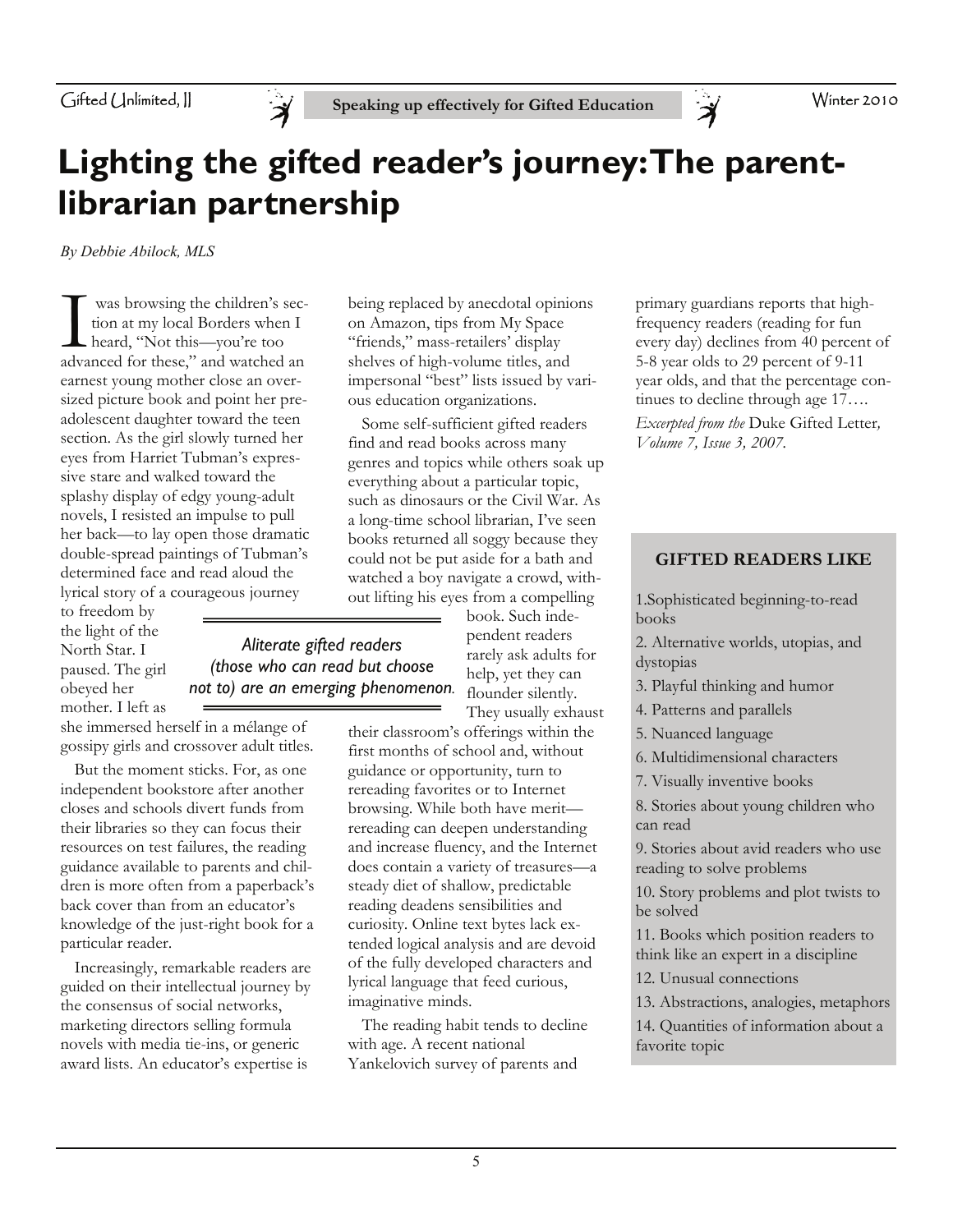

# **Your membership is critical this year**

**Are you unsure about when your NWGCA membership expires? Here's how to check your NWGCA membership expiration date.** 

W hen you first join<br>
ship expiration date is<br>
established: usually 13 months after NWGCA, your membership expiration date is the month your initial payment is received. Thereafter, as long as you remain a NWGCA member, each yearly renewal payment extends your membership expiration date by 12 months, no matter when you make

the payment. If you want to pay for more than one year at a time, your payment will be prorated and the membership expiration date adjusted appropriately.

 Your membership expiration date is shown just below the mailing address on your NWGCA newsletter.

 If your membership expires before the next newsletter, your newsletter will have the message: **"Please RE-NEW NOW,"** along with the membership expiration date.

If your membership has expired, your newsletter will have the message

### **"Membership EXPIRED—LAST ISSUE unless you renew!"**

 $\breve{\mathcal{A}}$ 

 We try to send at least one newsletter after your membership has expired so that you have a chance to retain your NWGCA membership without missing any newsletters.

 Check the membership expiration date on your newsletter today, and, if you have either of the above messages, please send your renewal payment as soon as possible.

 If you aren't a member yet, please consider joining NWGCA, using the form below.

## **FOOD FOR THOUGHT**

"In the ordinary elementary school situation, children of 140 IQ waste half of their time. Those above 170 IQ waste nearly all of their time. With little to do, how can these children develop the power of sustained effort, respect for the task, or habits of steady work?" *Children Above 180 IQ Stanford-Binet: Origin and Development*, Leta S. Hollingworth, p. 299.

"The surest path to positive self-esteem is to succeed at something which one perceived would be difficult. Each time we steal a student's struggle, we steal the opportunity for them to build selfconfidence. They must learn to do hard things to feel good about themselves."

—Sylvia Rimm

| <b>NWGCA Membership Application</b> |                                                                                                                                                                                                                                     |  |  |  |
|-------------------------------------|-------------------------------------------------------------------------------------------------------------------------------------------------------------------------------------------------------------------------------------|--|--|--|
|                                     | Does your employer match contributions? $\Box$ Yes $\Box$ No                                                                                                                                                                        |  |  |  |
|                                     |                                                                                                                                                                                                                                     |  |  |  |
|                                     |                                                                                                                                                                                                                                     |  |  |  |
|                                     |                                                                                                                                                                                                                                     |  |  |  |
|                                     | School District <b>Exercise School School</b> School School School School School School School School School School School School School School School School School School School School School School School School School School |  |  |  |
|                                     | $\Box$ I don't want to share my information with other Washington organizations for the gifted.                                                                                                                                     |  |  |  |
|                                     | Please cut or copy this form and send it with a check for \$35 (yearly dues) to:<br>NWGCA Treasurer, PO Box 10704, Spokane, Washington 99209. Make check payable to NWGCA.                                                          |  |  |  |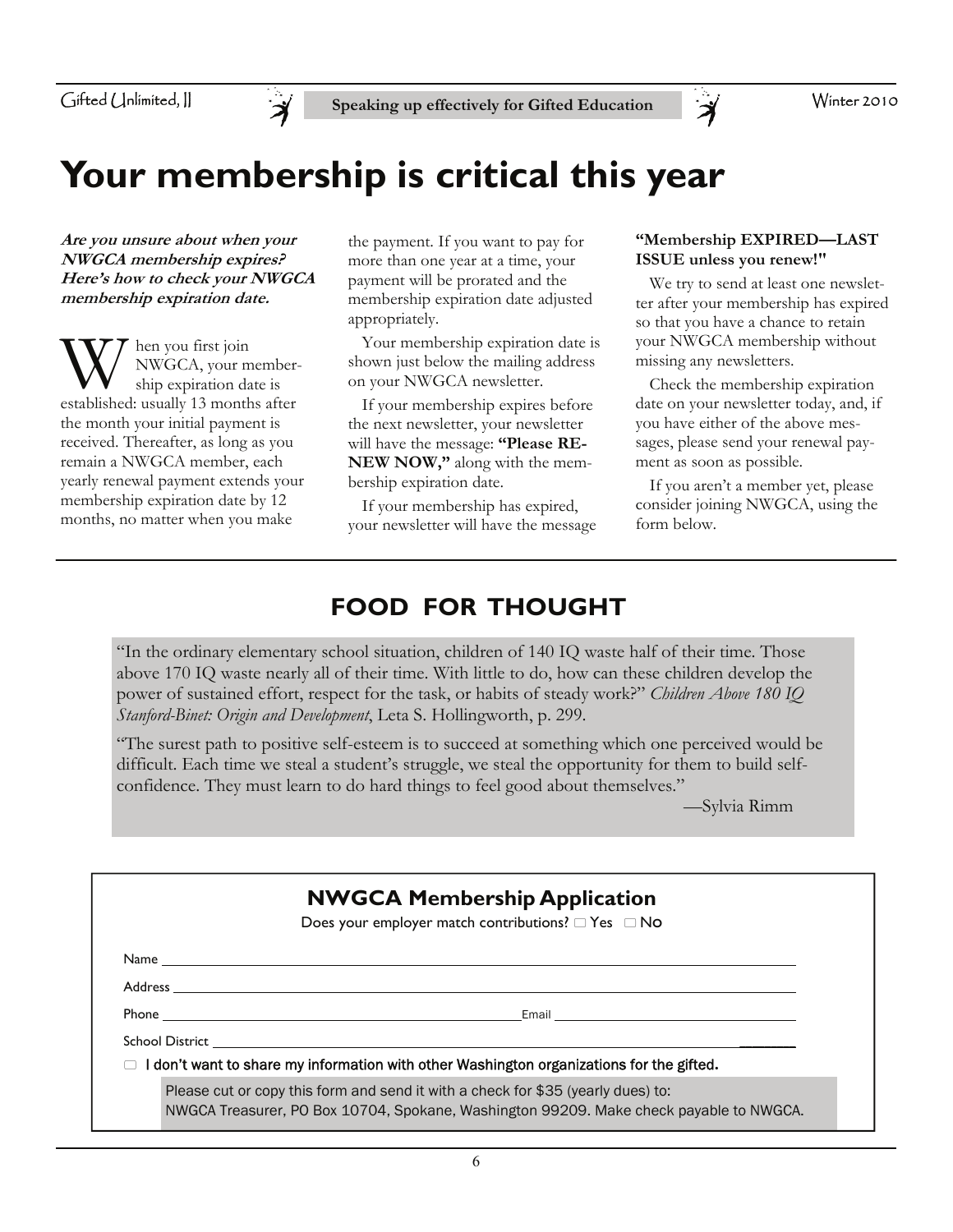Board Members

NWGCA—since 1963 Marcia Holland—Bellevue, Pres. JC Hodgson—Spokane, Treasurer

Sherrie Flaman—Dayton Christine Holland—Puyullap

northwestgca@gmail.com WAETAG—since 1984 Mary Freitas—Edmonds, Pres. Betty Buzitis—Lynnwood, Treas. Laurie McGovern, Shelton, Sec. Eastern Region-Betty Burley-Wolf Central Region-Maureen McQuerry SW Region– Charlotte Aiken NW Region-Roger Daniels Gayle Pauley—OSPI, ex officio Marcia Holland—NWGCA,

Ann Koch—Kent

ex officio

www.waetag.net

WCGE—since 1985

wagifted@earthlink.net

Barbara Poyneer—Treasurer

# 2009-2010 *Washington Highly Capable*

*Membership Campaign* 

### Be a part of the force to further gifted education in Washington "Join 1 or all 3 statewide organizations"

 *Child Association of Talented and Gifted for Gifted Education* 

## NWGCA WAETAG WCGE

### Mission

To improve educational opportunities for gifted students by strengthening services to and providing information for professionals serving these

- 
- Annual statewide conference and workshop
- ings by ESD
- Newsletter
- mer opportunities
- Web page on regional, state, and national issues

Teachers, parents and students face many of the same challenges in meeting the needs of the highly capable student. WAETAG provides a way to share ideas, voice concerns, and increase professional preparation.

School District

 *Northwest Gifted Washington Educators Washington Coalition* 

### Mission

To work collaboratively with key state governmental decision makers on issues related to the education of highly capable students, their families, and their schools.

### Major Activities

- Employ a lobbyist
- Educate key decision makers on issues
- Provide legislators with current information and seek their support for funding and programs .
- Work with state agencies on highly capable issues
- Inform members about legislative issues

### Why Join?

The Coalition is YOUR voice in Olympia and is the only nonprofit gifted advocacy group in Washington that can hire a lobbyist. As a member of the Coalition, you provide the necessary financial support.

### Membership Information Does your employer match contributions?

## **TOGETHER WE'RE STRONGER**

| Address                                                               | I do not want to share my information with<br>U<br>other WA gifted organizations |
|-----------------------------------------------------------------------|----------------------------------------------------------------------------------|
| Email Address <b>Email</b>                                            |                                                                                  |
| Join: $\Box$ NWGCA<br>\$35/year                                       | Mail to PO Box 10704, Spokane, WA 99209                                          |
| \$35/year<br>WAETAG<br>$\begin{pmatrix} 1 & 1 \\ 1 & 1 \end{pmatrix}$ | Mail to 830 Cary Rd., Edmonds, WA 98020                                          |
| <b>WCGE</b><br>\$35/year<br>$\Box$                                    | Mail to B. Poyneer, 18149 147 Ave SE, Renton, WA 98058                           |
| <b>O JOINT MEMBERSHIP SPECIAL</b>                                     | Mail to B. Poyneer, 18149 147 Ave SE, Renton, WA 98058                           |
| Only \$90 for all 3 organizations                                     | Make joint membership check payable to WCGE                                      |

### To support highly capable/ gifted children by:

- Supporting parents
- Disseminating information • Encouraging development and maintenance of programs for gifted students
- Supporting legislation

### Major Activities

Publishes a newsletter with local, state and national resources for gifted families

### Why Join?

Name

Mission

Parents need a voice at the state level as well as a way to connect on a local level. Parents are vital to ensure gifted programming remains a priority.

> **JOIN TODAY** for the 2009-2010 school year TAX DEDUCTIBLE

students in all settings.

### Major Activities

- Leadership symposium
- 
- Quarterly coordinator meet-
- 
- Student scholarship for sum-
- 

Why Join?